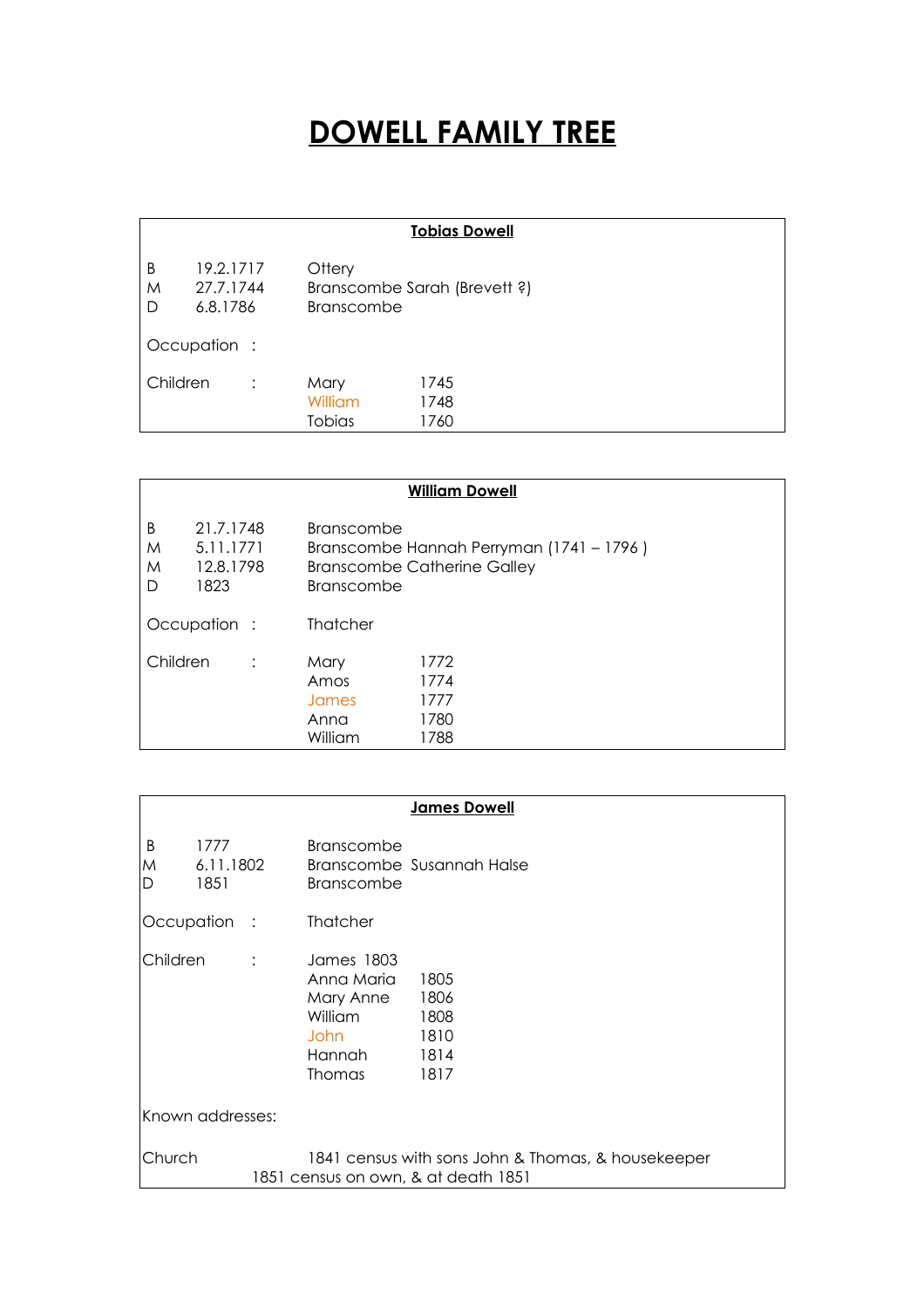| <b>John Dowell</b>                                                                                                                                                                                                                                                                                           |                                    |                                                                                      |                      |  |
|--------------------------------------------------------------------------------------------------------------------------------------------------------------------------------------------------------------------------------------------------------------------------------------------------------------|------------------------------------|--------------------------------------------------------------------------------------|----------------------|--|
| B<br>M<br>D                                                                                                                                                                                                                                                                                                  | 21.4.1810<br>3.5.1843<br>10.2.1893 | <b>Beer</b><br>Branscombe Emma Bartlett (1821 – 1902) – lace<br>worker<br>Branscombe |                      |  |
| Occupation :<br>Lime burner, agricultural labourer                                                                                                                                                                                                                                                           |                                    |                                                                                      |                      |  |
| Children<br>$\sim$ 100 $\pm$                                                                                                                                                                                                                                                                                 |                                    | James William<br>Ann<br>William                                                      | 1843<br>1845<br>1848 |  |
|                                                                                                                                                                                                                                                                                                              | Known addresses:                   |                                                                                      |                      |  |
| Nr church<br>1841 census (with father, brother Thomas & housekeeper)<br>Sellers Wood<br>1843 at birth of son James<br>1851 census (with wife & daughter Ann)<br>1861 census (with wife & daughter Ann)<br>Bank<br>1871 census (with wife & daughter Ann)<br>Cottage<br><b>Bank</b><br>1881-93 census / death |                                    |                                                                                      |                      |  |
| 1881 with wife and daughter Ann<br>1891 with wife & granddaughters Emma Dowell & Edith Seaward (both Ann's<br>children - husband in navy)                                                                                                                                                                    |                                    |                                                                                      |                      |  |

| <b>James William Dowell</b>                                                     |                                     |                                                                                                                                                             |  |  |
|---------------------------------------------------------------------------------|-------------------------------------|-------------------------------------------------------------------------------------------------------------------------------------------------------------|--|--|
| B<br>M<br>D                                                                     | 25.6.1843<br>3.12.1865<br>17.3.1917 | Branscombe<br>Branscombe Eliza Stevens (1834 – 1915) lace maker<br>Branscombe                                                                               |  |  |
|                                                                                 | Occupation :                        | carpenter                                                                                                                                                   |  |  |
| Children<br>$\ddot{\phantom{a}}$                                                |                                     | 1866<br>Editha<br>William John 1867<br>Clara<br>Emma<br>1871                                                                                                |  |  |
|                                                                                 | Known addresses:                    |                                                                                                                                                             |  |  |
| Bank                                                                            |                                     | 1851 census-1861 census (with maternal<br>Grandparents - Bartlett)                                                                                          |  |  |
| Chapel                                                                          |                                     | 1866 birth of first child                                                                                                                                   |  |  |
| <b>Bank</b>                                                                     |                                     | 1867-1871 birth of children                                                                                                                                 |  |  |
| Cottage                                                                         |                                     | 1871 census (with wife, children Editha William Clara                                                                                                       |  |  |
| <b>Bank</b>                                                                     |                                     | 1881 census (with wife, children William Clara                                                                                                              |  |  |
| Nr Church<br><b>Bank</b><br>Fern Cottage Street<br><b>Higher Church Cottage</b> |                                     | & Emma)<br>1891 census (with wife & daughter Clara)<br>1901 census (with wife & mother Emma)<br>1911 census (with wife)<br>1915 death of wife<br>1917 death |  |  |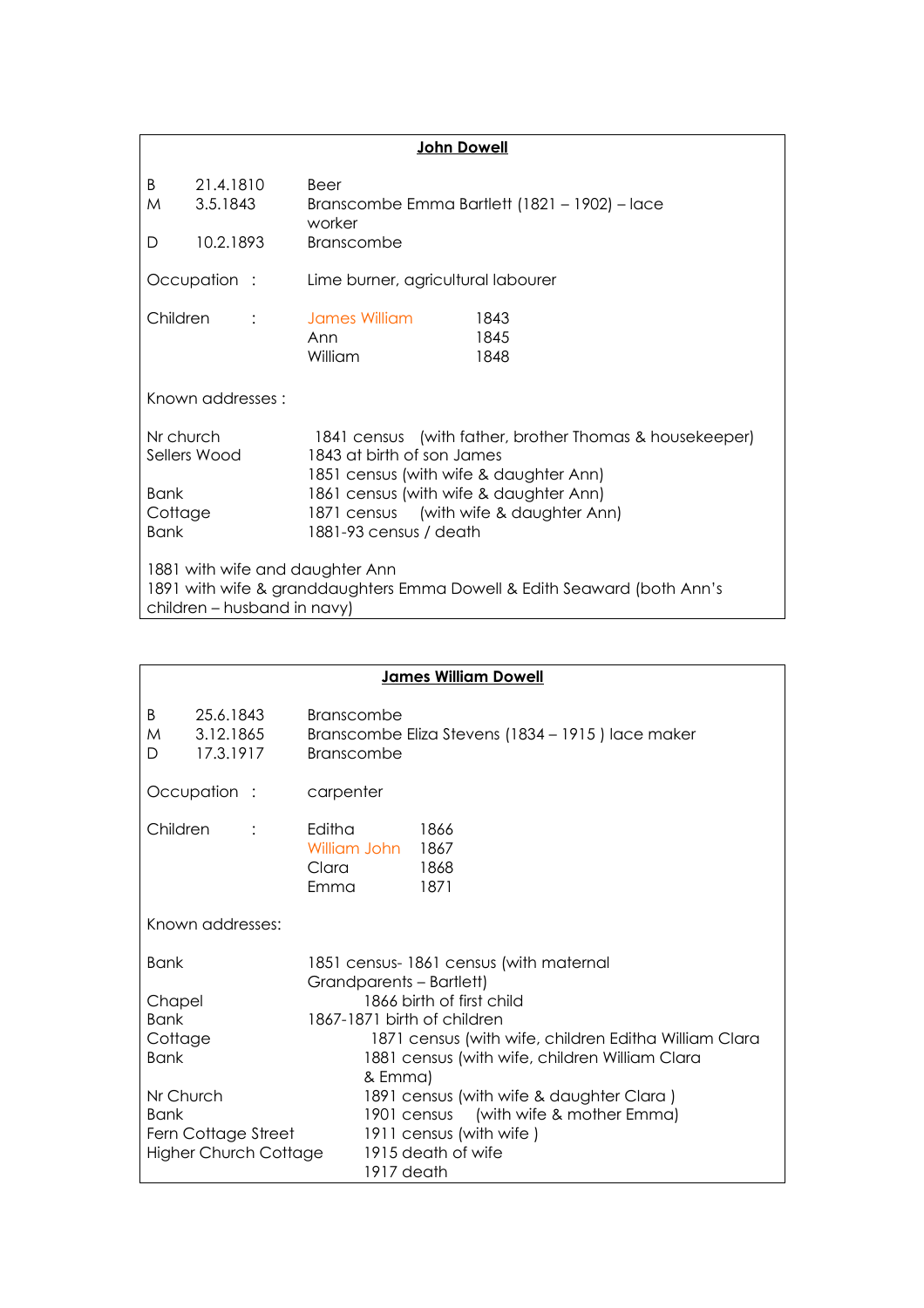## **William John Dowell**

| 25.12.1867<br>B<br>25.4.1889<br>M<br>28.2.1948<br>D                                             | Branscombe<br>Branscombe Mary Loveridge (1861 – 1953)<br>Branscombe                                                                                                                                                                                                                                              |  |  |  |
|-------------------------------------------------------------------------------------------------|------------------------------------------------------------------------------------------------------------------------------------------------------------------------------------------------------------------------------------------------------------------------------------------------------------------|--|--|--|
| Occupation :<br>Children<br>$\sim$ 100 $\pm$                                                    | farmer, carpenter, estate worker<br><b>Reginald Percy</b><br>1890<br>1891<br>Hilda<br>Francis William<br>1894<br>Courtenay John<br>1896<br>Willam Harold<br>1899<br>Emma Ethel<br>1902                                                                                                                           |  |  |  |
| Known Addresses                                                                                 |                                                                                                                                                                                                                                                                                                                  |  |  |  |
| Cottage<br><b>Bank</b><br>Sellers Wood<br>Hooknell<br>Woodhouse<br><b>Berry Farm</b><br>Village | 1871 census (with parents & siblings Editha & Clara)<br>1881 census (with parents & siblings Clara & Emma)<br>1890 son born - 1901 census (with wife & children)<br>1911 census (with wife, her mother, & all 6 children)<br>1918 (when son Percy married)<br>1927 (when daughter Emma married)<br>1948 at death |  |  |  |

| <b>Reginald Percy Dowell</b>                                                     |                                                                                                                           |                                                         |  |  |  |  |
|----------------------------------------------------------------------------------|---------------------------------------------------------------------------------------------------------------------------|---------------------------------------------------------|--|--|--|--|
|                                                                                  |                                                                                                                           |                                                         |  |  |  |  |
| B                                                                                | 17.4.1890                                                                                                                 | <b>Branscombe</b>                                       |  |  |  |  |
| M                                                                                | 3.4.1918                                                                                                                  | Branscombe Ethel Pile (1881 Sidbury-1949                |  |  |  |  |
|                                                                                  |                                                                                                                           | Branscombe)                                             |  |  |  |  |
| D                                                                                | 25.10.1971                                                                                                                | <b>Branscombe</b>                                       |  |  |  |  |
|                                                                                  |                                                                                                                           |                                                         |  |  |  |  |
|                                                                                  |                                                                                                                           | Occupation: Farmer (1911 census age 20 : dairy manager) |  |  |  |  |
|                                                                                  |                                                                                                                           | Children : Reginald George 1919                         |  |  |  |  |
|                                                                                  | Known addresses:                                                                                                          |                                                         |  |  |  |  |
|                                                                                  |                                                                                                                           |                                                         |  |  |  |  |
|                                                                                  | Sellers Wood birth - max 1911 (with parents & younger siblings)<br>Hooknell<br>1911 census (with parents & all 5 siblings |                                                         |  |  |  |  |
|                                                                                  |                                                                                                                           |                                                         |  |  |  |  |
| Woodhouse Farm 1918 (prior to marriage)<br>Salcombe Regis 1919 (at birth of son) |                                                                                                                           |                                                         |  |  |  |  |
|                                                                                  |                                                                                                                           | 1926 min (trade directory , 1939 = 150 acres +)         |  |  |  |  |
|                                                                                  | Higher Weston Fm<br>Coxes Farm<br>1945 – death                                                                            |                                                         |  |  |  |  |
|                                                                                  |                                                                                                                           |                                                         |  |  |  |  |